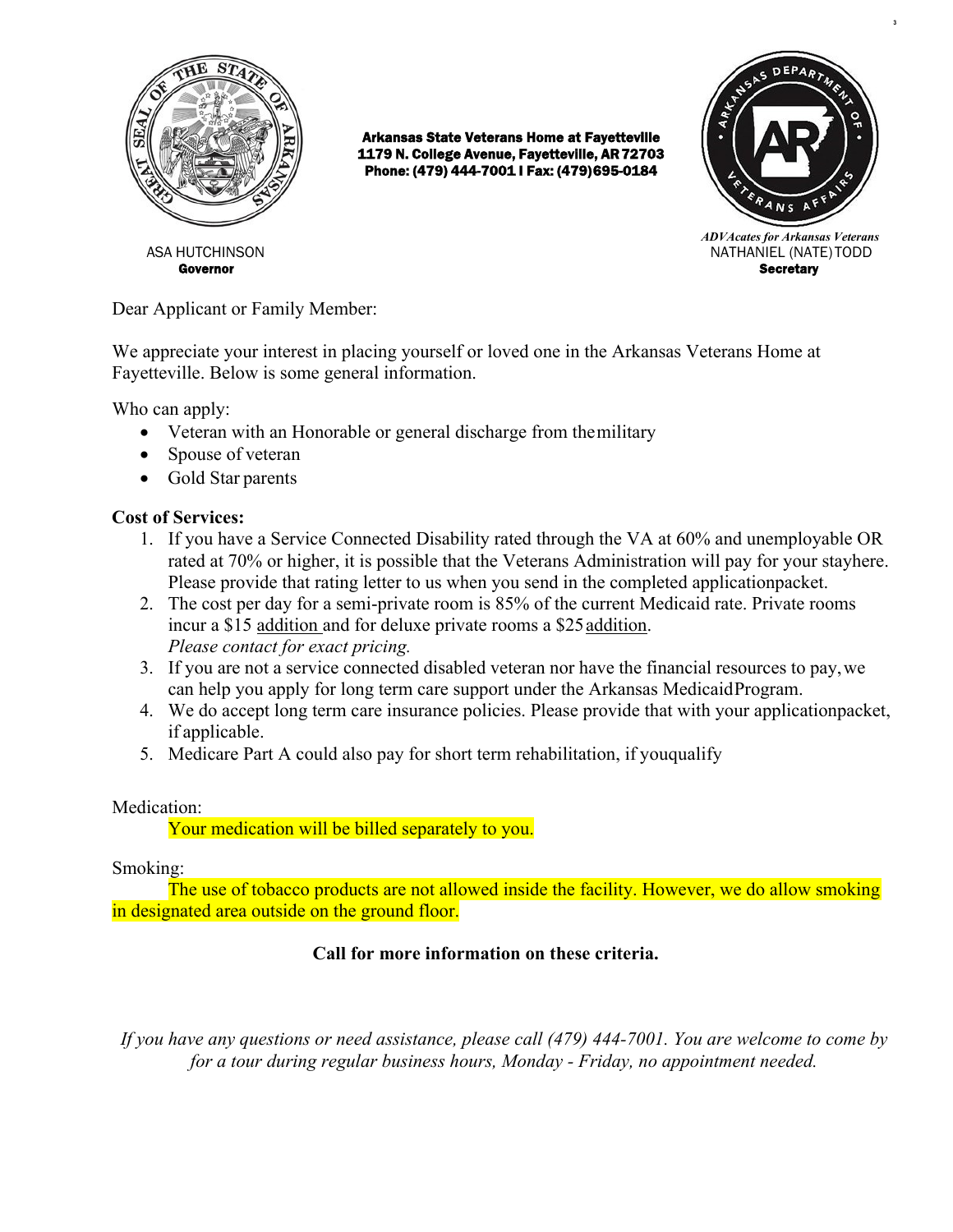

Application Instructions:

Please provide the following documentation along with completed application. These are required for consideration for admission to the Veterans Home. Application packet is considered incomplete if items are missing or not signed.

- Complete, **date**, and sign ALL forms within the application.
- A documented visit with your primary care doctor within 30 days of admission may be required to ensure our nursing team can meet all medical needs unless coming directly from a hospital or long term care facility
- Submit a government issued DD-214 or separation records showing a **Honorable Discharge**  with entry and separation dates. *If unable to locate, please contact us and we may be able to assist.*
- Submit Social Security card, Medicare, Medicaid, Veterans Administration and any other current insurance cards (copy of the front and back of all cards)
- Signed copy for release of information (ROI) forms. There are **TWO** of them in the admission packet. One is the facility ROI, please sign and date it. The other is an ROI VA form. Please sign if you have medical records from the VA. *If applicant is unable to sign, the Healthcare Power of Attorney must sign the form*.
- Power of attorney documents or Guardianship documents. (*if applicable*)
- For spouses of veteran please include a copy of your marriage license
- If you have a service connected disability rated through the VA, include writtenverification.
- **Mail** or *fax* signed copy of VA release form 10-5245 to: 1179 N. College Avenue, Fayetteville, AR 72703 , (479) 695-0184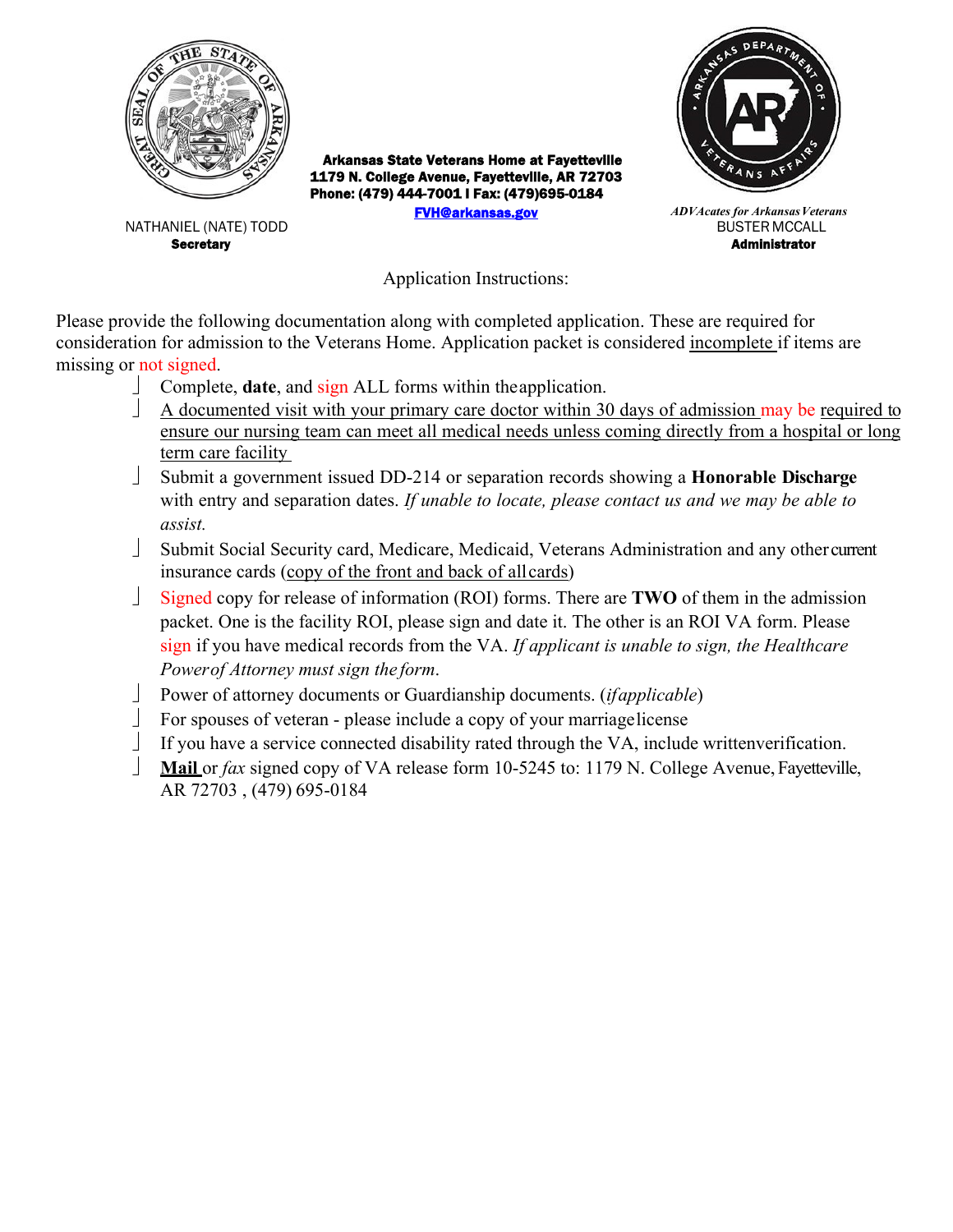

**Application for Admission to the Arkansas Veterans Home at Fayetteville** 

1179 N. College Avenue, Fayetteville, AR 72703 **|** (479) 444-7001 | FVH@arkansas.gov

|                          | $\Box$ I am a veteran $\Box$ I am the spouse of a veteran $\Box$ I am a Gold Star Parent of a veteran                                                                                                                         |             |                                  |  |  |  |
|--------------------------|-------------------------------------------------------------------------------------------------------------------------------------------------------------------------------------------------------------------------------|-------------|----------------------------------|--|--|--|
|                          | Phone Number: Gender: Gender: Marital Status: ___________________________________                                                                                                                                             |             |                                  |  |  |  |
| <b>Permanent Address</b> | the control of the control of the control of the control of the control of the control of                                                                                                                                     | <b>City</b> | <b>State</b><br>$\overline{Zip}$ |  |  |  |
|                          | *Current Residence: □In Hospital □Nursing Home □Assisted Living Facility □Permanent Address                                                                                                                                   |             |                                  |  |  |  |
|                          |                                                                                                                                                                                                                               |             |                                  |  |  |  |
|                          |                                                                                                                                                                                                                               |             |                                  |  |  |  |
|                          |                                                                                                                                                                                                                               |             |                                  |  |  |  |
|                          | Medicare#: ________________________Other insurance: _____________________________                                                                                                                                             |             |                                  |  |  |  |
|                          | Branch of Service: Dates of service: Dates of service:                                                                                                                                                                        |             |                                  |  |  |  |
|                          | Do you have your DD214: $\Box$ Yes $\Box$ No Do you receive Aid & Attendance? $\Box$ Yes $\Box$ No                                                                                                                            |             |                                  |  |  |  |
|                          |                                                                                                                                                                                                                               |             |                                  |  |  |  |
|                          | If you have a service connected disability, what percent?                                                                                                                                                                     |             |                                  |  |  |  |
|                          | Do you have a Power of Attorney? $\Box$ YES $\Box$ NO Do you have a guardian? $\Box$ YES $\Box$ NO                                                                                                                            |             |                                  |  |  |  |
|                          | Do you wish to be contacted by a veteran services officer regarding services connected disability or VA                                                                                                                       |             |                                  |  |  |  |
|                          |                                                                                                                                                                                                                               |             |                                  |  |  |  |
|                          | pension to help pay for long term care? $\square$ YES $\square$ NO                                                                                                                                                            |             |                                  |  |  |  |
|                          | Who should we talk to about this admission (if applicant is unable)? Name:                                                                                                                                                    |             |                                  |  |  |  |
|                          |                                                                                                                                                                                                                               |             |                                  |  |  |  |
|                          | Relation: Email: Email: Phone number: Phone number:                                                                                                                                                                           |             |                                  |  |  |  |
|                          |                                                                                                                                                                                                                               |             |                                  |  |  |  |
|                          | Have you been seen by a primary care doctor in the last $\frac{30 \text{ days}}{2}$ $\Box$ YES $\Box$ NO                                                                                                                      |             |                                  |  |  |  |
|                          | Have you been admitted to the hospital in the past $6$ months or currently in the hospital? $\square$ YES $\square$ NO                                                                                                        |             |                                  |  |  |  |
|                          |                                                                                                                                                                                                                               |             |                                  |  |  |  |
|                          | Reason: New York Contract the Contract of the Contract of the Contract of the Contract of the Contract of the Contract of the Contract of the Contract of the Contract of the Contract of the Contract of the Contract of the |             |                                  |  |  |  |
|                          |                                                                                                                                                                                                                               |             |                                  |  |  |  |
| <b>Address</b>           | $\overline{City}$                                                                                                                                                                                                             |             | State<br>$\overline{Zip}$        |  |  |  |
|                          | How did you hear about us?<br>□ Referred by: <u>Neteral Bacebook</u> Diverterans.arkansas.gov DOther:                                                                                                                         |             |                                  |  |  |  |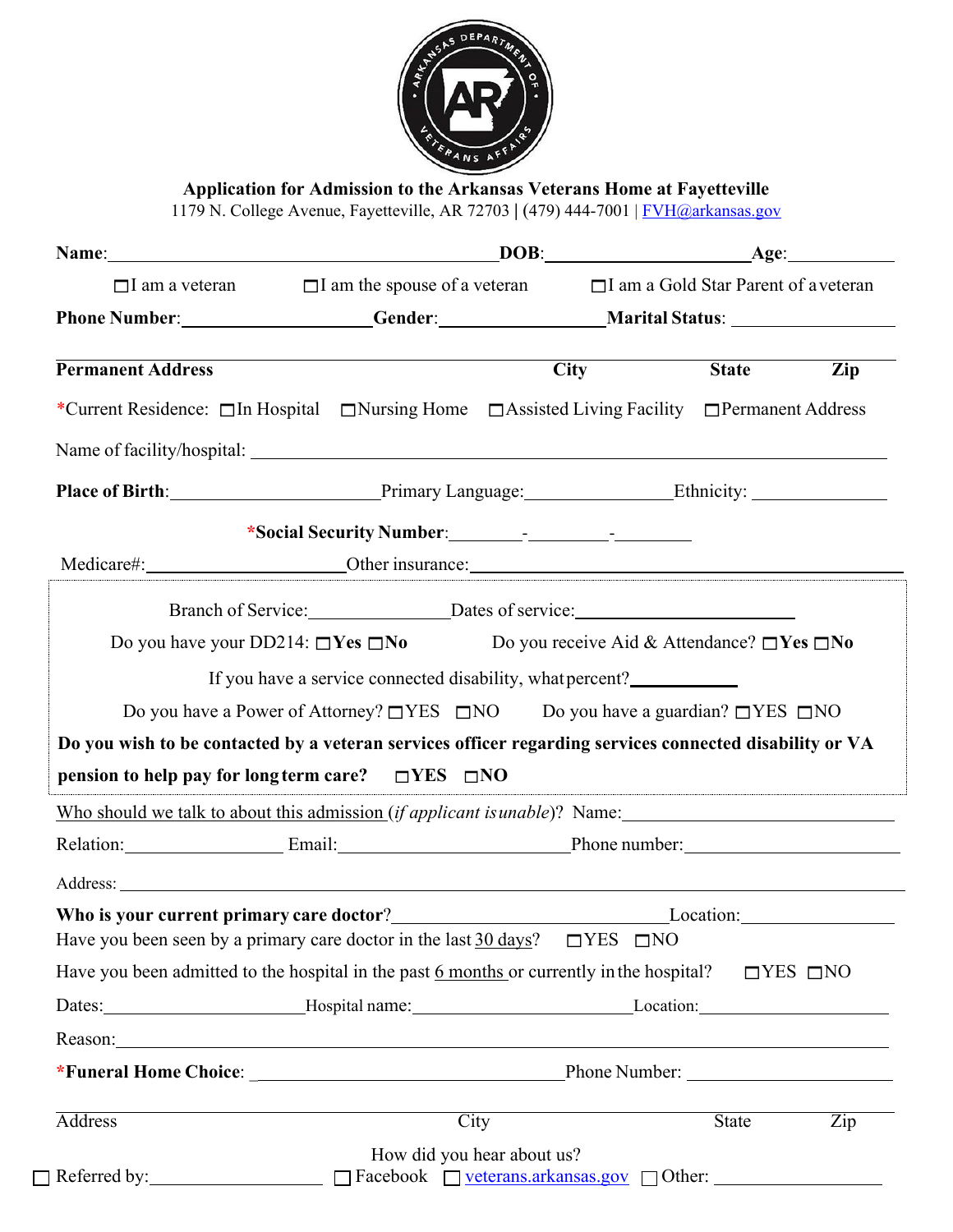

**Financial Information for Admission to the Arkansas Veterans Home at Fayetteville** 

1179 N. College Avenue, Fayetteville, AR 72703 **|** (479) 444-7001 | FVH@arkansas.gov

I know that I will be private pay/VA per diem. If so, you do not need to give financial informationbelow

Please list the gross monthly income:

|         | VA       | Social   | Military       | Civil   | Interest | Dividends | Wages | R R Ret | Other: |
|---------|----------|----------|----------------|---------|----------|-----------|-------|---------|--------|
|         | Benefits | Security | Retired<br>Pay | Service |          |           |       |         |        |
| Veteran |          |          |                |         | ۳D       |           |       |         | w      |
| Spouse  |          |          |                |         | ۵U       |           |       |         | w      |

Please list all assets (home, auto, bonds, CDs, savings/checking accounts, life insurance policies etc.) to determine eligibility for VA benefits and assessment of charges:

|    | Owner: $\frac{1}{\sqrt{1-\frac{1}{2}} \cdot \frac{1}{2}}$ |  |
|----|-----------------------------------------------------------|--|
| 2. |                                                           |  |
|    |                                                           |  |
| 3. |                                                           |  |
|    |                                                           |  |
| 4. |                                                           |  |
|    | Owner: $\qquad \qquad$                                    |  |
|    | Other:                                                    |  |

Return signed application, DD214, copy of ID, Medicare and insurance cards and releases of information to:

**Arkansas Veterans Home at Fayetteville 1179 North College Ave Fayetteville AR 72703** 

Or email to: FVH@arkansas.gov

Please check one:  $\Box$  I am ready to move now  $\Box$  I want to move in: I certify that have read and understand the Information provided on this form and that the above answer are true and correct to the best of my knowledge/belief. Signature: Date: Date: Check one of the following:  $\Box$  I am the applicant  $\Box$  I am a representative for the applicant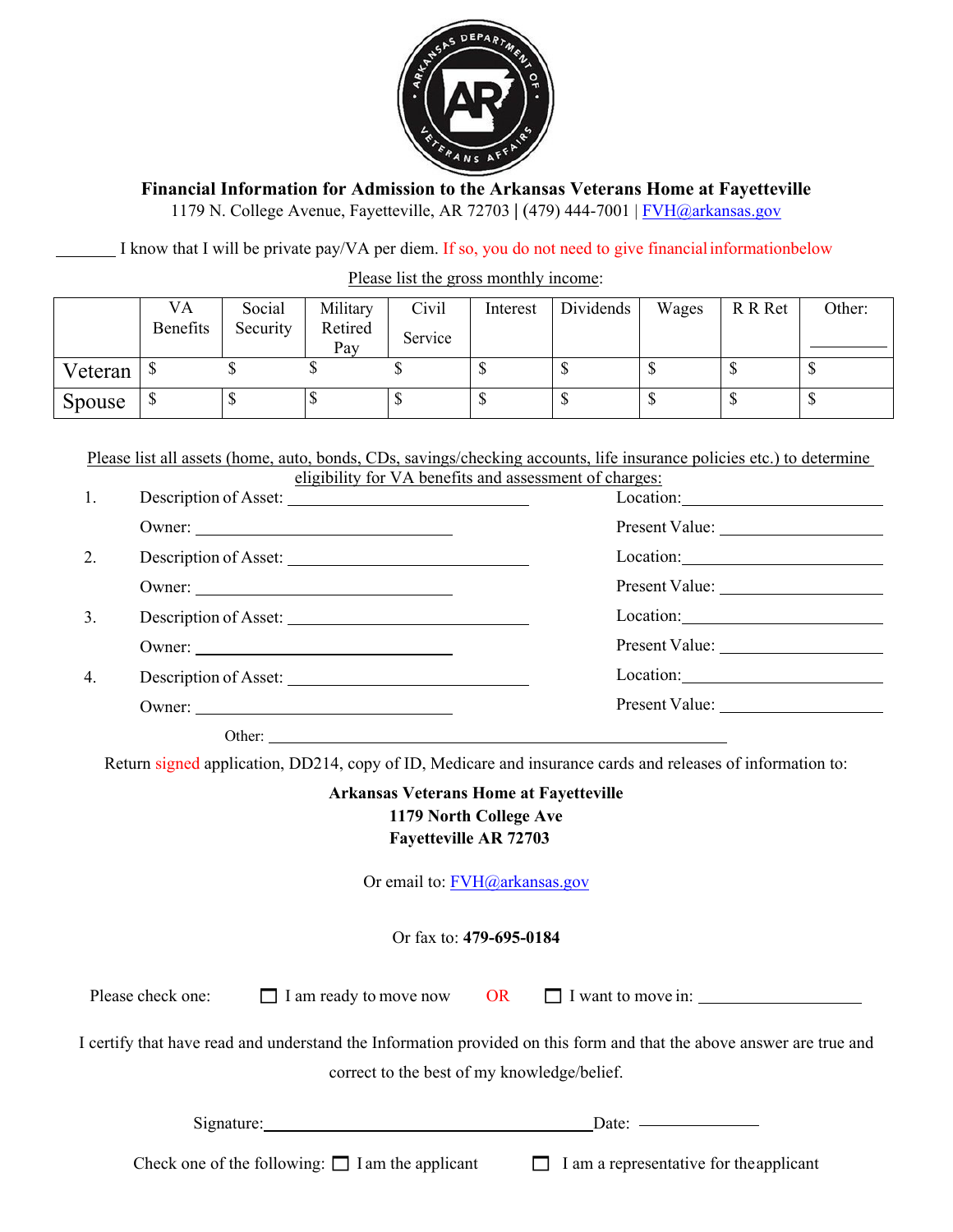

**Criteria for Admission to the Arkansas Veterans Home at Fayetteville** 

1179 N. College Avenue, Fayetteville, AR 72703 **|** (479) 444-7001 | FVH@arkansas.gov

# SKILLED NURSING HOME LEVEL OF CARE

Besides being an honorably discharged veteran, spouse, or Gold Star Parent, to be eligible for admission to the Arkansas Veterans Home at Fayetteville, you MUST meet the skilled care requirements of Medicaid/Medicare in **AT LEAST TWO** of the Katz Index listed below. You must answer **YES** to at least **TWO** of the following:

| <b>Activity of Daily Living</b> | <b>Response</b>                  |
|---------------------------------|----------------------------------|
| <b>Bathing</b>                  | $\Box$ YES<br>$\square$ NO       |
| Dressing                        | $\Box$ YES<br>$\square$ NO       |
| Toileting                       | <b>YES</b><br>П.<br>$\square$ NO |
| Transferring                    | $\Box$ YES<br>$\square$ NO       |
| Continence                      | <b>YES</b><br>⊓<br>$\square$ NO  |
| Feeding                         | <b>YES</b><br>$\square$ NO       |

Katz Index of Independence in Activities of Daily Living

Services provided by our skilled nursing facility include:

- services that are needed temporarily due to an injury orillness
- post-operative wound care, dispensing and monitoring intravenous medications
- physical therapy to help correct strength and balance issues
- speech therapy to assist residents in reclaiming their ability to communicate following a stroke
- occupational therapy to help residents to become independent again, particularly when it comes to dressing, personal hygiene and eating
- pharmaceutical, laboratory and radiology services
- social and educational activities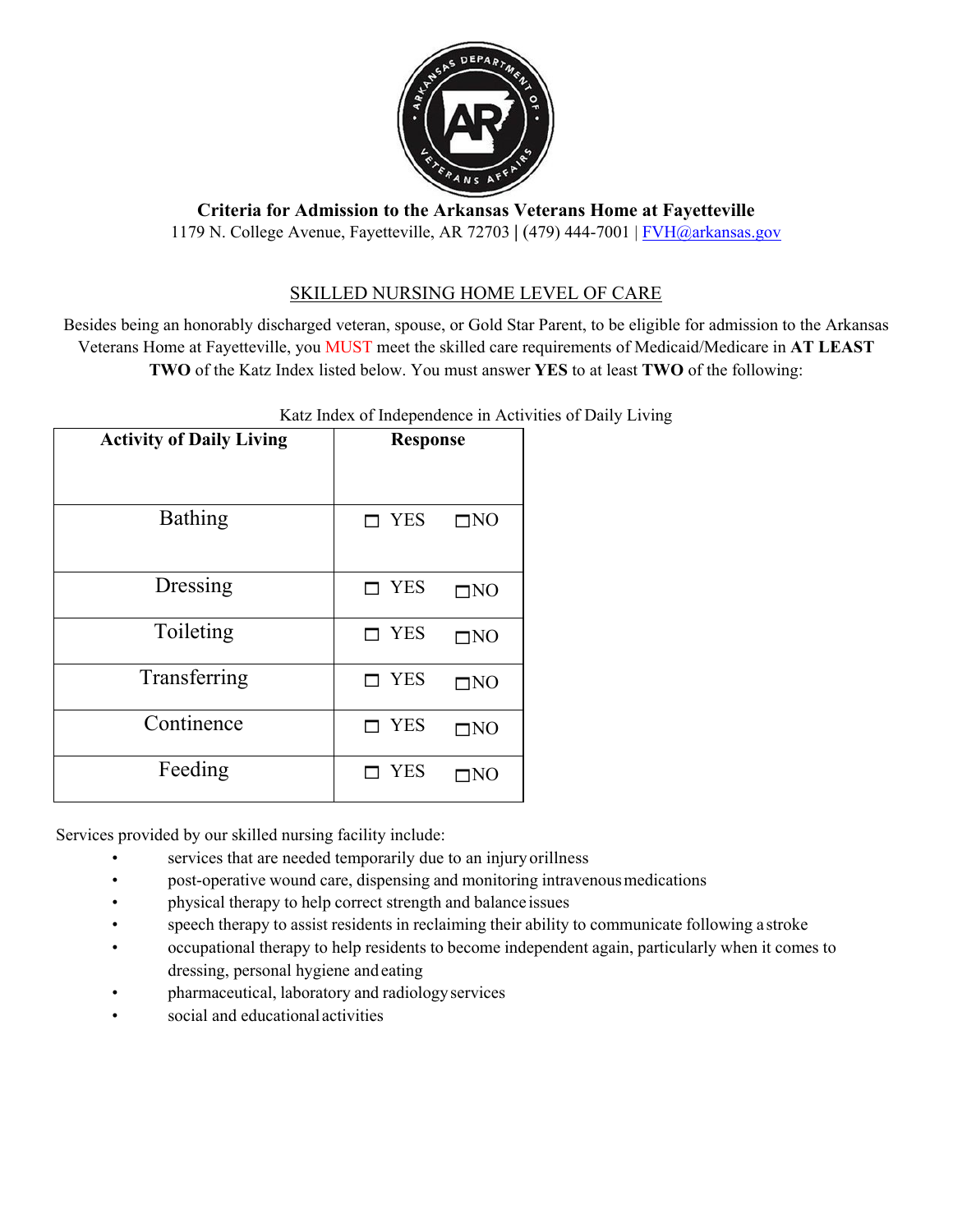

**Release of Information to the Arkansas Veterans Home at Fayetteville** 

1179 N. College Avenue, Fayetteville, AR 72703 **|** (479) 444-7001 | FVH@arkansas.gov

|                                                                           | Name of hospital, facility or other                                                                                                                                                                                                                                                                                                                                               | Physician |                   |     |  |  |
|---------------------------------------------------------------------------|-----------------------------------------------------------------------------------------------------------------------------------------------------------------------------------------------------------------------------------------------------------------------------------------------------------------------------------------------------------------------------------|-----------|-------------------|-----|--|--|
| Address                                                                   |                                                                                                                                                                                                                                                                                                                                                                                   | City      | State             | Zip |  |  |
|                                                                           | This section to be completed by applicant/power of attorney                                                                                                                                                                                                                                                                                                                       |           |                   |     |  |  |
|                                                                           | Medical Information to be used in considering applicant forplacement:                                                                                                                                                                                                                                                                                                             |           |                   |     |  |  |
|                                                                           | Name                                                                                                                                                                                                                                                                                                                                                                              |           |                   |     |  |  |
|                                                                           |                                                                                                                                                                                                                                                                                                                                                                                   |           |                   |     |  |  |
|                                                                           | I authorize the release of medical Information to Include:                                                                                                                                                                                                                                                                                                                        |           |                   |     |  |  |
| $\Box$                                                                    | Medication and therapies                                                                                                                                                                                                                                                                                                                                                          |           |                   |     |  |  |
| $\Box$                                                                    | Advance directive, durable power of attorney, DNR, Living Will                                                                                                                                                                                                                                                                                                                    |           |                   |     |  |  |
| Last hospital discharge summary (If within the last six months)<br>$\Box$ |                                                                                                                                                                                                                                                                                                                                                                                   |           |                   |     |  |  |
| □                                                                         | Outpatient treatment notes                                                                                                                                                                                                                                                                                                                                                        |           |                   |     |  |  |
| □                                                                         | Drug screen/substance abuse                                                                                                                                                                                                                                                                                                                                                       |           |                   |     |  |  |
| □                                                                         | Alcoholism or alcohol abuse                                                                                                                                                                                                                                                                                                                                                       |           |                   |     |  |  |
| □                                                                         | T.B. skin test                                                                                                                                                                                                                                                                                                                                                                    |           |                   |     |  |  |
| $\Box$                                                                    | Medical history and diagnosis from last six months                                                                                                                                                                                                                                                                                                                                |           |                   |     |  |  |
| $\Box$                                                                    | Nursing assessments for last six months                                                                                                                                                                                                                                                                                                                                           |           |                   |     |  |  |
| $\Box$                                                                    | Infection with human Immunodeficiency virus(HIV/AIDS)                                                                                                                                                                                                                                                                                                                             |           |                   |     |  |  |
| □                                                                         | Current pharmacy profile                                                                                                                                                                                                                                                                                                                                                          |           |                   |     |  |  |
| $\Box$                                                                    | <b>MDS/Care Plans</b>                                                                                                                                                                                                                                                                                                                                                             |           |                   |     |  |  |
| □                                                                         |                                                                                                                                                                                                                                                                                                                                                                                   |           |                   |     |  |  |
|                                                                           | Send the requested Information to: Arkansas Veterans Home at Fayetteville, 1179 N. College, Fayetteville AR 72703                                                                                                                                                                                                                                                                 |           |                   |     |  |  |
|                                                                           | Phone: 479-444-7001                                                                                                                                                                                                                                                                                                                                                               |           | Fax: 479-695-0184 |     |  |  |
|                                                                           | Authorization: I certify that this request has been made freely, voluntarily, and without coercion. I understand that I may<br>revoke this authorization at any time, except to the extent that action has already been taken. Disclosure of my medical<br>record by those receiving the above authorized information may not be accomplished without my further written consent. |           |                   |     |  |  |
|                                                                           | Resident or Responsible Party                                                                                                                                                                                                                                                                                                                                                     | Date      |                   |     |  |  |

Date released:<br>
Released by: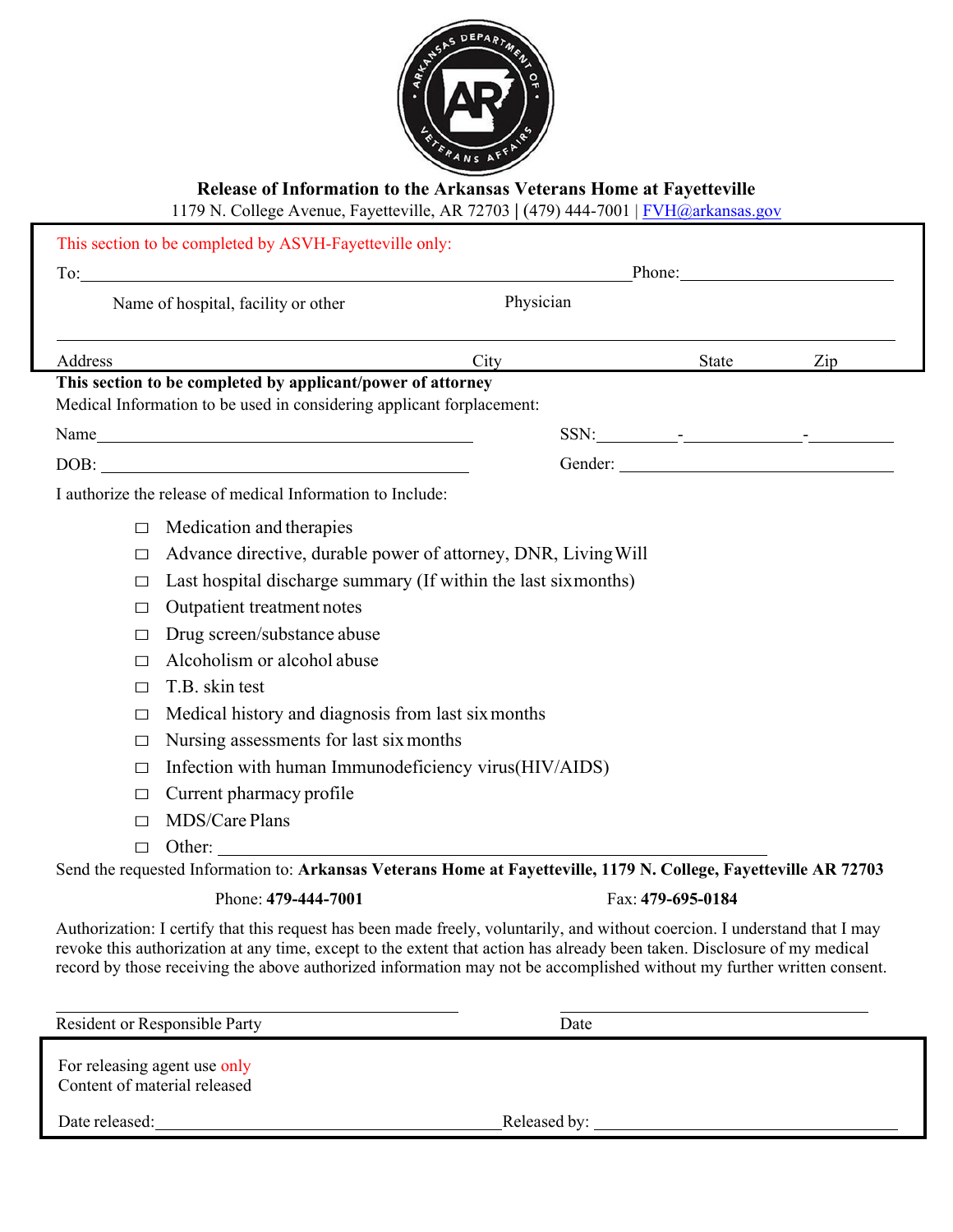| <b>Department of Veterans Affairs</b>                                                                                                                                                                                                                                                                                                                                                                                                                                                                                                                                                                                                                                                                                                                                                                                                                                                                                                                                                                                                                                                                                                                                                                                                                                                                                        | <b>REQUEST FOR AND AUTHORIZATION TO</b><br><b>RELEASE HEALTH INFORMATION</b>                                          |                      |
|------------------------------------------------------------------------------------------------------------------------------------------------------------------------------------------------------------------------------------------------------------------------------------------------------------------------------------------------------------------------------------------------------------------------------------------------------------------------------------------------------------------------------------------------------------------------------------------------------------------------------------------------------------------------------------------------------------------------------------------------------------------------------------------------------------------------------------------------------------------------------------------------------------------------------------------------------------------------------------------------------------------------------------------------------------------------------------------------------------------------------------------------------------------------------------------------------------------------------------------------------------------------------------------------------------------------------|-----------------------------------------------------------------------------------------------------------------------|----------------------|
| PRIVACY ACT AND PAPER WORK REDUCTION ACT INFORMATION: The Paperwork Reduction Act of 1995 requires us to notify<br>you that this information collection is in accordance with the clearance requirements of section 3507 of the Act. We may not conduct or sponsor,<br>and you are not required to respond to, a collection of information unless is displays a valid OMB number. We anticipate that the time expended<br>by all individuals who must complete this form will average 2 minutes. This includes the time it will take to read the instructions, gather the<br>necessary facts and fill out this form. The execution of this form does not authorize the release of information other than that specifically<br>described below.                                                                                                                                                                                                                                                                                                                                                                                                                                                                                                                                                                               |                                                                                                                       |                      |
| The information requested on this form is solicited under Title 38 U.S.C. The form authorizes release of information in accordance with the<br>Health Insurance Portability and Accountability Act, 45 CFR Parts 160 and 164; 5 U.S.C. 552a; and 38 U.S.C. 5701 and 7332 that you specify.<br>Your disclosure of the information requested on this form is voluntary. However, if the information including the last four of your Social Security<br>Number (SSN) and Date of Birth (used to locate records for release) is not furnished completely and accurately, VA will be unable to comply<br>with the request. The Veterans Health Administration may not condition treatment, payment, enrollment or eligibility on signing the<br>authorization. VA may disclose the information that you put on the form as permitted by law. VA may make a "routine use" disclosure of the<br>information as outlined in the Privacy Act system of records notices identified as 24VA10P2 "Patient Medical Record - VA", 08VA05<br>"Employee Medical File System Records (Title 38)-VA" and in accordance with the Notice of Privacy Practices. VA may also use this<br>information to identify veterans and person claiming or receiving VA benefits and their records, and for other purposes authorized or required by<br>law. |                                                                                                                       |                      |
| TO: DEPARTMENT OF VETERANS AFFAIRS (Name and Address of VA Health Care Facility)                                                                                                                                                                                                                                                                                                                                                                                                                                                                                                                                                                                                                                                                                                                                                                                                                                                                                                                                                                                                                                                                                                                                                                                                                                             |                                                                                                                       |                      |
|                                                                                                                                                                                                                                                                                                                                                                                                                                                                                                                                                                                                                                                                                                                                                                                                                                                                                                                                                                                                                                                                                                                                                                                                                                                                                                                              |                                                                                                                       |                      |
|                                                                                                                                                                                                                                                                                                                                                                                                                                                                                                                                                                                                                                                                                                                                                                                                                                                                                                                                                                                                                                                                                                                                                                                                                                                                                                                              |                                                                                                                       |                      |
| LAST NAME- FIRST NAME- MIDDLE INITIAL                                                                                                                                                                                                                                                                                                                                                                                                                                                                                                                                                                                                                                                                                                                                                                                                                                                                                                                                                                                                                                                                                                                                                                                                                                                                                        | <b>LAST 4 SSN</b>                                                                                                     | <b>DATE OF BIRTH</b> |
| NAME AND ADDRESS OF ORGANIZATION, INDIVIDUAL, OR TITLE OF INDIVIDUAL TO WHOM INFORMATION IS TO BE RELEASED                                                                                                                                                                                                                                                                                                                                                                                                                                                                                                                                                                                                                                                                                                                                                                                                                                                                                                                                                                                                                                                                                                                                                                                                                   |                                                                                                                       |                      |
| Arkansas State Veterans Home Fayetteville                                                                                                                                                                                                                                                                                                                                                                                                                                                                                                                                                                                                                                                                                                                                                                                                                                                                                                                                                                                                                                                                                                                                                                                                                                                                                    |                                                                                                                       |                      |
| 1179 N. College Ave. Fayetteville, AR 72703                                                                                                                                                                                                                                                                                                                                                                                                                                                                                                                                                                                                                                                                                                                                                                                                                                                                                                                                                                                                                                                                                                                                                                                                                                                                                  |                                                                                                                       |                      |
|                                                                                                                                                                                                                                                                                                                                                                                                                                                                                                                                                                                                                                                                                                                                                                                                                                                                                                                                                                                                                                                                                                                                                                                                                                                                                                                              |                                                                                                                       |                      |
| PURPOSE(S) OR NEED: Information is to be used by the individual for:                                                                                                                                                                                                                                                                                                                                                                                                                                                                                                                                                                                                                                                                                                                                                                                                                                                                                                                                                                                                                                                                                                                                                                                                                                                         |                                                                                                                       |                      |
| TREATMENT<br>LEGAL<br><b>BENEFITS</b>                                                                                                                                                                                                                                                                                                                                                                                                                                                                                                                                                                                                                                                                                                                                                                                                                                                                                                                                                                                                                                                                                                                                                                                                                                                                                        | EMPLOYMENT<br>OTHER (Please specify)                                                                                  |                      |
| <b>INFORMATION REQUESTED:</b> Check applicable box(es) and state the extent or nature of information to be provided:                                                                                                                                                                                                                                                                                                                                                                                                                                                                                                                                                                                                                                                                                                                                                                                                                                                                                                                                                                                                                                                                                                                                                                                                         |                                                                                                                       |                      |
| <b>HEALTH SUMMARY (Prior 2 Years)</b>                                                                                                                                                                                                                                                                                                                                                                                                                                                                                                                                                                                                                                                                                                                                                                                                                                                                                                                                                                                                                                                                                                                                                                                                                                                                                        |                                                                                                                       |                      |
| INPATIENT DISCHARGE SUMMARY (Dates):                                                                                                                                                                                                                                                                                                                                                                                                                                                                                                                                                                                                                                                                                                                                                                                                                                                                                                                                                                                                                                                                                                                                                                                                                                                                                         |                                                                                                                       |                      |
| <b>PROGRESS NOTES:</b>                                                                                                                                                                                                                                                                                                                                                                                                                                                                                                                                                                                                                                                                                                                                                                                                                                                                                                                                                                                                                                                                                                                                                                                                                                                                                                       |                                                                                                                       |                      |
| SPECIFIC CLINICS (Name & Date Range):                                                                                                                                                                                                                                                                                                                                                                                                                                                                                                                                                                                                                                                                                                                                                                                                                                                                                                                                                                                                                                                                                                                                                                                                                                                                                        |                                                                                                                       |                      |
| SPECIFIC PROVIDERS (Name & Date Range):                                                                                                                                                                                                                                                                                                                                                                                                                                                                                                                                                                                                                                                                                                                                                                                                                                                                                                                                                                                                                                                                                                                                                                                                                                                                                      |                                                                                                                       |                      |
| DATE RANGE:                                                                                                                                                                                                                                                                                                                                                                                                                                                                                                                                                                                                                                                                                                                                                                                                                                                                                                                                                                                                                                                                                                                                                                                                                                                                                                                  |                                                                                                                       |                      |
| OPERATIVE/CLINICAL PROCEDURES (Name & Date):                                                                                                                                                                                                                                                                                                                                                                                                                                                                                                                                                                                                                                                                                                                                                                                                                                                                                                                                                                                                                                                                                                                                                                                                                                                                                 |                                                                                                                       |                      |
| LAB RESULTS:                                                                                                                                                                                                                                                                                                                                                                                                                                                                                                                                                                                                                                                                                                                                                                                                                                                                                                                                                                                                                                                                                                                                                                                                                                                                                                                 |                                                                                                                       |                      |
|                                                                                                                                                                                                                                                                                                                                                                                                                                                                                                                                                                                                                                                                                                                                                                                                                                                                                                                                                                                                                                                                                                                                                                                                                                                                                                                              | SPECIFIC TESTS (Name & Date):                                                                                         |                      |
| DATE RANGE:                                                                                                                                                                                                                                                                                                                                                                                                                                                                                                                                                                                                                                                                                                                                                                                                                                                                                                                                                                                                                                                                                                                                                                                                                                                                                                                  | <u> 1989 - Johann Harry Barn, mars ar breist fan de Fryske kommunent fan de Fryske kommunent fan de Fryske kommun</u> |                      |
|                                                                                                                                                                                                                                                                                                                                                                                                                                                                                                                                                                                                                                                                                                                                                                                                                                                                                                                                                                                                                                                                                                                                                                                                                                                                                                                              | RADIOLOGY REPORTS (Name & Date):                                                                                      |                      |
| LIST OF ACTIVE MEDICATIONS:                                                                                                                                                                                                                                                                                                                                                                                                                                                                                                                                                                                                                                                                                                                                                                                                                                                                                                                                                                                                                                                                                                                                                                                                                                                                                                  |                                                                                                                       |                      |
| FLU VACCINATION (Dose, Lot Number, Date & Location):                                                                                                                                                                                                                                                                                                                                                                                                                                                                                                                                                                                                                                                                                                                                                                                                                                                                                                                                                                                                                                                                                                                                                                                                                                                                         |                                                                                                                       |                      |
| OTHER (Describe):                                                                                                                                                                                                                                                                                                                                                                                                                                                                                                                                                                                                                                                                                                                                                                                                                                                                                                                                                                                                                                                                                                                                                                                                                                                                                                            |                                                                                                                       |                      |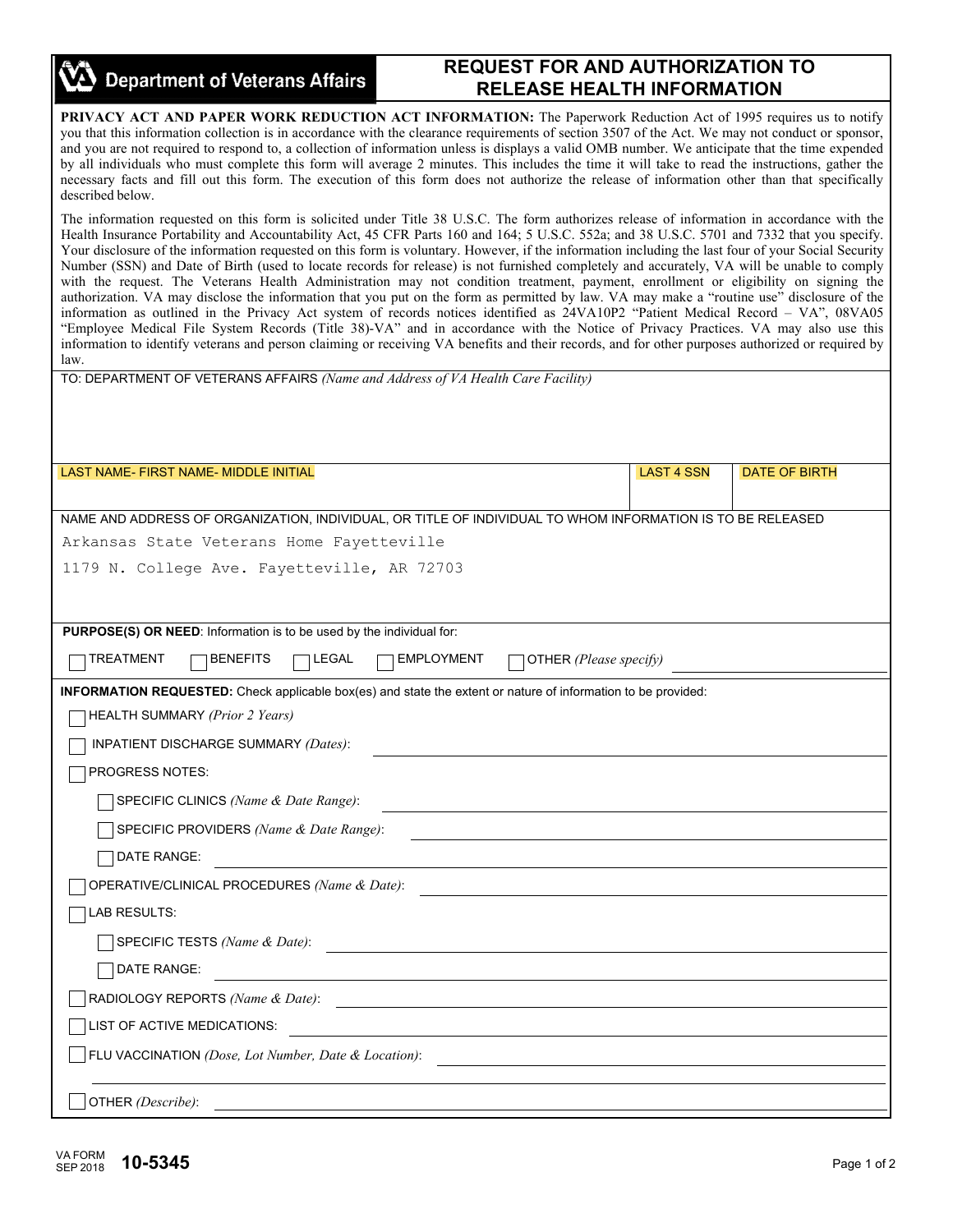| <b>LAST NAME-FIRST NAME-MIDDLE INITIAL</b>                                                                                                                                                                                                                                                                                                                                                                                                                                                                                                                                                                                                                                                               |                                                                                                                                            |  | <b>LAST 4 SSN</b>              | DATE OF BIRTH                     |  |  |
|----------------------------------------------------------------------------------------------------------------------------------------------------------------------------------------------------------------------------------------------------------------------------------------------------------------------------------------------------------------------------------------------------------------------------------------------------------------------------------------------------------------------------------------------------------------------------------------------------------------------------------------------------------------------------------------------------------|--------------------------------------------------------------------------------------------------------------------------------------------|--|--------------------------------|-----------------------------------|--|--|
|                                                                                                                                                                                                                                                                                                                                                                                                                                                                                                                                                                                                                                                                                                          |                                                                                                                                            |  |                                |                                   |  |  |
| SENSITIVE DIAGNOSES: REVIEW AND, IF APPROPRIATE, COMPLETE WHEN RELEASE IS FOR ANY PURPOSE                                                                                                                                                                                                                                                                                                                                                                                                                                                                                                                                                                                                                |                                                                                                                                            |  |                                |                                   |  |  |
| <b>OTHER THAN TREATMENT.</b><br>I request and authorize Department of Veterans Affairs to release the information pertaining to the condition(s) below for the non-treatment<br>purpose(s) listed in this authorization.                                                                                                                                                                                                                                                                                                                                                                                                                                                                                 |                                                                                                                                            |  |                                |                                   |  |  |
| DRUG ABUSE<br>ALCOHOLISM OR ALCOHOL ABUSE<br>SICKLE CELL ANEMIA                                                                                                                                                                                                                                                                                                                                                                                                                                                                                                                                                                                                                                          |                                                                                                                                            |  |                                |                                   |  |  |
| $\exists$ HUMAN IMMUNODEFICIENCY VIRUS $(HIV)$                                                                                                                                                                                                                                                                                                                                                                                                                                                                                                                                                                                                                                                           |                                                                                                                                            |  |                                |                                   |  |  |
| I understand that information on these sensitive diagnoses may be released for treatment purposes without me checking the above boxes, and will be<br>released even if the boxes are unchecked <b>unless</b> I indicate by checking the box below that I do not want this information released for this specific<br>disclosure.                                                                                                                                                                                                                                                                                                                                                                          |                                                                                                                                            |  |                                |                                   |  |  |
| other future requests unrelated to this authorization.                                                                                                                                                                                                                                                                                                                                                                                                                                                                                                                                                                                                                                                   | $\neg$ I do not want sensitive diagnoses released for treatment purposes under this specific authorization. I realize this does not impact |  |                                |                                   |  |  |
| AUTHORIZATION: I certify that this request has been made freely, voluntarily and without coercion and that the information given above is<br>accurate and complete to the best of my knowledge. I understand that I will receive a copy of this form after I sign it. I may revoke this<br>authorization in writing, at any time except to the extent that action has already been taken to comply with it. Written revocation is effective upon<br>receipt by the Release of Information Unit at the facility housing records. Any disclosure of information carries with it the potential for<br>unauthorized redisclosure, and the information may not be protected by federal confidentiality rules. |                                                                                                                                            |  |                                |                                   |  |  |
| I understand that the VA health care provider's opinions and statements are not official VA decisions regarding whether I will receive other VA<br>benefits or, if I receive VA benefits, their amount. They may, however, be considered with other evidence when these decisions are made at a VA<br>Regional Office that specializes in benefit decisions.                                                                                                                                                                                                                                                                                                                                             |                                                                                                                                            |  |                                |                                   |  |  |
| <b>EXPIRATION:</b> Without my express revocation, the authorization will automatically expire.                                                                                                                                                                                                                                                                                                                                                                                                                                                                                                                                                                                                           |                                                                                                                                            |  |                                |                                   |  |  |
| AFTER ONE-TIME DISCLOSURE, IF ALL NEEDS ARE SATISFIED                                                                                                                                                                                                                                                                                                                                                                                                                                                                                                                                                                                                                                                    |                                                                                                                                            |  |                                |                                   |  |  |
| ON.                                                                                                                                                                                                                                                                                                                                                                                                                                                                                                                                                                                                                                                                                                      | (enter a future date other than date signed bypatient)                                                                                     |  |                                |                                   |  |  |
| UNDER THE FOLLOWING CONDITION(S):                                                                                                                                                                                                                                                                                                                                                                                                                                                                                                                                                                                                                                                                        |                                                                                                                                            |  |                                |                                   |  |  |
|                                                                                                                                                                                                                                                                                                                                                                                                                                                                                                                                                                                                                                                                                                          |                                                                                                                                            |  |                                |                                   |  |  |
| PATIENT SIGNATURE (Sign in ink)                                                                                                                                                                                                                                                                                                                                                                                                                                                                                                                                                                                                                                                                          |                                                                                                                                            |  |                                | DATE $(mm/dd/\overline{y y y y})$ |  |  |
| LEGAL REPRESENTATIVE SIGNATURE (if applicable) (Sign in ink)                                                                                                                                                                                                                                                                                                                                                                                                                                                                                                                                                                                                                                             |                                                                                                                                            |  |                                | DATE (mm/dd/yyyy)                 |  |  |
| PRINT NAME OF LEGAL REPRESENTATIVE                                                                                                                                                                                                                                                                                                                                                                                                                                                                                                                                                                                                                                                                       |                                                                                                                                            |  | <b>RELATIONSHIP TO PATIENT</b> |                                   |  |  |
|                                                                                                                                                                                                                                                                                                                                                                                                                                                                                                                                                                                                                                                                                                          | <b>FOR VA USE ONLY</b>                                                                                                                     |  |                                |                                   |  |  |
| TYPE AND EXTENT OF MATERIAL RELEASED                                                                                                                                                                                                                                                                                                                                                                                                                                                                                                                                                                                                                                                                     |                                                                                                                                            |  |                                |                                   |  |  |
|                                                                                                                                                                                                                                                                                                                                                                                                                                                                                                                                                                                                                                                                                                          |                                                                                                                                            |  |                                |                                   |  |  |
|                                                                                                                                                                                                                                                                                                                                                                                                                                                                                                                                                                                                                                                                                                          |                                                                                                                                            |  |                                |                                   |  |  |
|                                                                                                                                                                                                                                                                                                                                                                                                                                                                                                                                                                                                                                                                                                          |                                                                                                                                            |  |                                |                                   |  |  |
|                                                                                                                                                                                                                                                                                                                                                                                                                                                                                                                                                                                                                                                                                                          |                                                                                                                                            |  |                                |                                   |  |  |
|                                                                                                                                                                                                                                                                                                                                                                                                                                                                                                                                                                                                                                                                                                          |                                                                                                                                            |  |                                |                                   |  |  |
|                                                                                                                                                                                                                                                                                                                                                                                                                                                                                                                                                                                                                                                                                                          |                                                                                                                                            |  |                                |                                   |  |  |
|                                                                                                                                                                                                                                                                                                                                                                                                                                                                                                                                                                                                                                                                                                          |                                                                                                                                            |  |                                |                                   |  |  |
|                                                                                                                                                                                                                                                                                                                                                                                                                                                                                                                                                                                                                                                                                                          |                                                                                                                                            |  |                                |                                   |  |  |
|                                                                                                                                                                                                                                                                                                                                                                                                                                                                                                                                                                                                                                                                                                          |                                                                                                                                            |  |                                |                                   |  |  |
|                                                                                                                                                                                                                                                                                                                                                                                                                                                                                                                                                                                                                                                                                                          |                                                                                                                                            |  |                                |                                   |  |  |
|                                                                                                                                                                                                                                                                                                                                                                                                                                                                                                                                                                                                                                                                                                          |                                                                                                                                            |  |                                |                                   |  |  |
|                                                                                                                                                                                                                                                                                                                                                                                                                                                                                                                                                                                                                                                                                                          |                                                                                                                                            |  |                                |                                   |  |  |
| <b>DATE RELEASED</b>                                                                                                                                                                                                                                                                                                                                                                                                                                                                                                                                                                                                                                                                                     | <b>RELEASED BY:</b>                                                                                                                        |  |                                |                                   |  |  |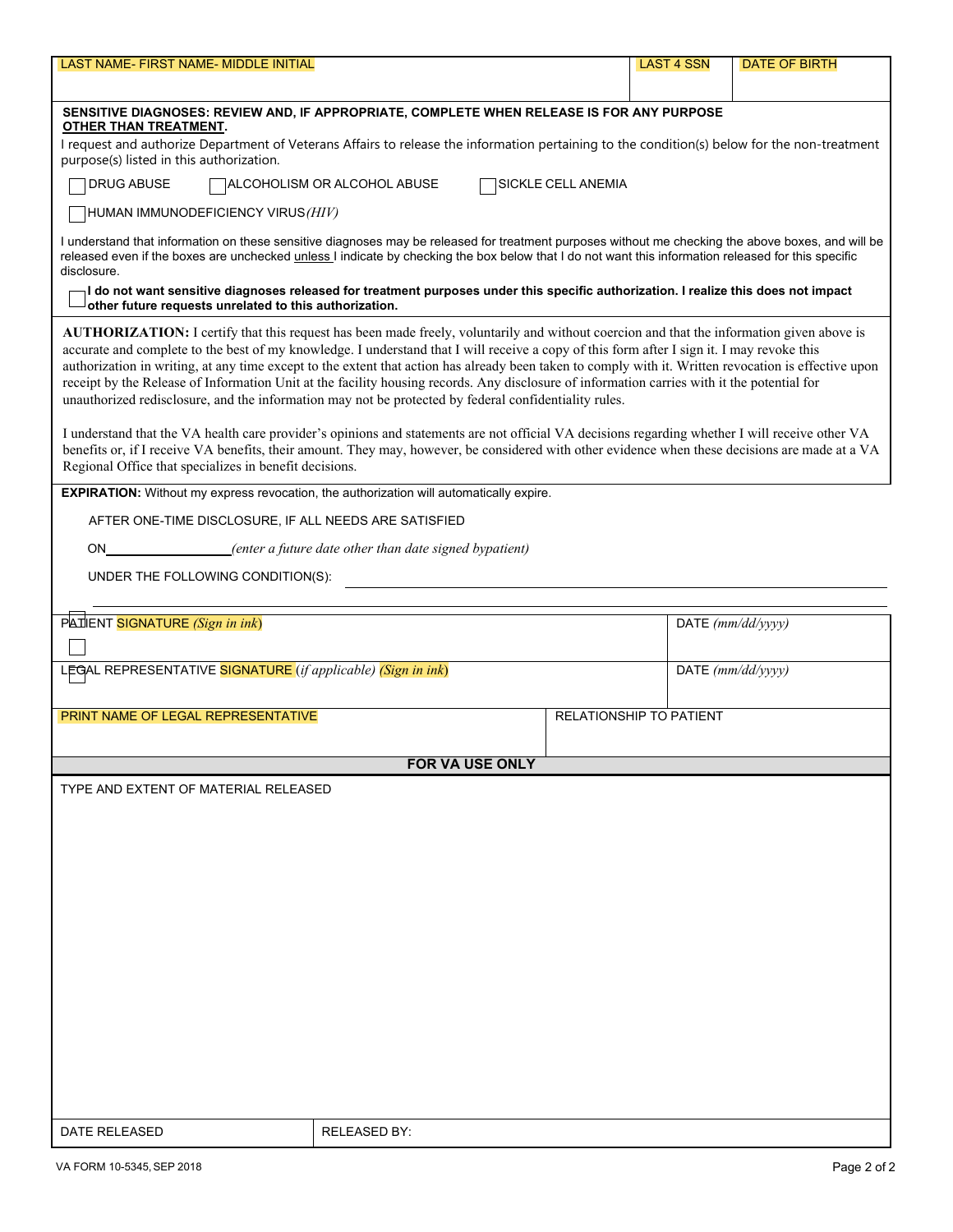# **INSTRUCTIONS FOR COMPLETING ENROLLMENT APPLICATION FOR HEALTH BENEFITS**

## **Please Read Before You Start . . . What is VA Form 10-10EZ used for?**

For Veterans to apply for enrollment in the VA health care system. The information provided on this form will be used by VA to determine your eligibility for medical benefits and on average will take 30 minutes to complete. This includes the time it will take to read instructions, gather the necessary facts and fill out the form.

### **Where can I get help filling out the form and if I have questions?**

You may use ANY of the following to request assistance:

- Ask VA to help you fill out the form by calling us at 1-877-222-VETS (8387).
- Go to <www.va.gov/health-care> for information about VA health benefits.
- Contact the Enrollment Coordinator at your local VA health care facility.
- Contact a National or State Veterans Service Organization.

### **Definitions of terms used on this form:**

- SERVICE-CONNECTED (SC): A VA determination that an illness or injury was incurred or aggravated in the line of duty, in the active military, naval or air service.
- COMPENSABLE: A VA determination that a service-connected disability is severe enough to warrant monetary compensation.
- NONCOMPENSABLE: A VA determination that a service-connected disability is not severe enough to warrant monetary compensation.
- NONSERVICE-CONNECTED (NSC): A Veteran who does not have a VA determined service-related condition.

#### **Getting Started:**

## **ALL VETERANS MUST COMPLETE SECTIONS I - III.**

### **Directions for Sections I - III:**

### **Section I** - **General Information:** Answer all questions.

**Section II** - **Military Service Information:** If you are not currently receiving benefits from VA, you may attach a copy of your discharge or separation papers from the military (such as DD-214 or, for WWII Veterans, a "WD" Form), with your signed application to expedite processing of your application. If you are currently receiving benefits from VA, we will cross-reference your information with VA data.

Section III - Insurance Information: Include information for all health insurance companies that cover you, this includes coverage provided through a spouse or significant other. Bring your insurance cards, Medicare and/or Medicaid card with you to each health care appointment.

#### **Directions for Sections IV-VI:**

# **ONLY NSC AND 0% NONCOMPENSABLE SC VETERANS MUST COMPLETE THIS SECTION Financial Disclosure: TO DETERMINE ELIGIBILITY FOR VA HEALTH CARE ENROLLMENT AND/OR CARE OR SERVICES.**

## **Financial Disclosure Requirements Do Not Apply To:**

- a former Prisoner of War; or
- those in receipt of a Purple Heart; or
- a recently discharged Combat Veteran; or
- those discharged for a disability incurred or aggravated in the line of duty; or
- those receiving VA SC disability compensation; or
- those receiving VA pension; or
- those in receipt of Medicaid benefits; or
- those who served in Vietnam between January 9, 1962 and May 7, 1975; or
- those who served in SW Asia during the Gulf War between August 2, 1990 and November 11, 1998; or
- those who served at least 30 days at Camp Lejeune between August 1, 1953 and December 31, 1987.

You are not required to disclose your financial information; however, VA is not currently enrolling new applicants who decline to provide their financial information unless they have other qualifying eligibility factors. If a financial assessment is not used to determine your priority for enrollment you may choose not to disclose your information. However, if a financial assessment is used to determine your eligibility for cost-free medication, travel assistance or waiver of the travel deductible, and you do not disclose your financial information, you will not be eligible for these benefits.

#### **Section IV** - **Dependent Information:** Include the following:

- Your spouse even if you did not live together, as long as you contributed support last calendar year.
- Your biological children, adopted children, and stepchildren who are unmarried and under the age of 18, or at least 18 but under 23 and attending high school, college or vocational school (full or part-time), or became permanently unable to support themselves before age 18.
- Child support contributions. Contributions can include tuition or clothing payments or payments of medical bills.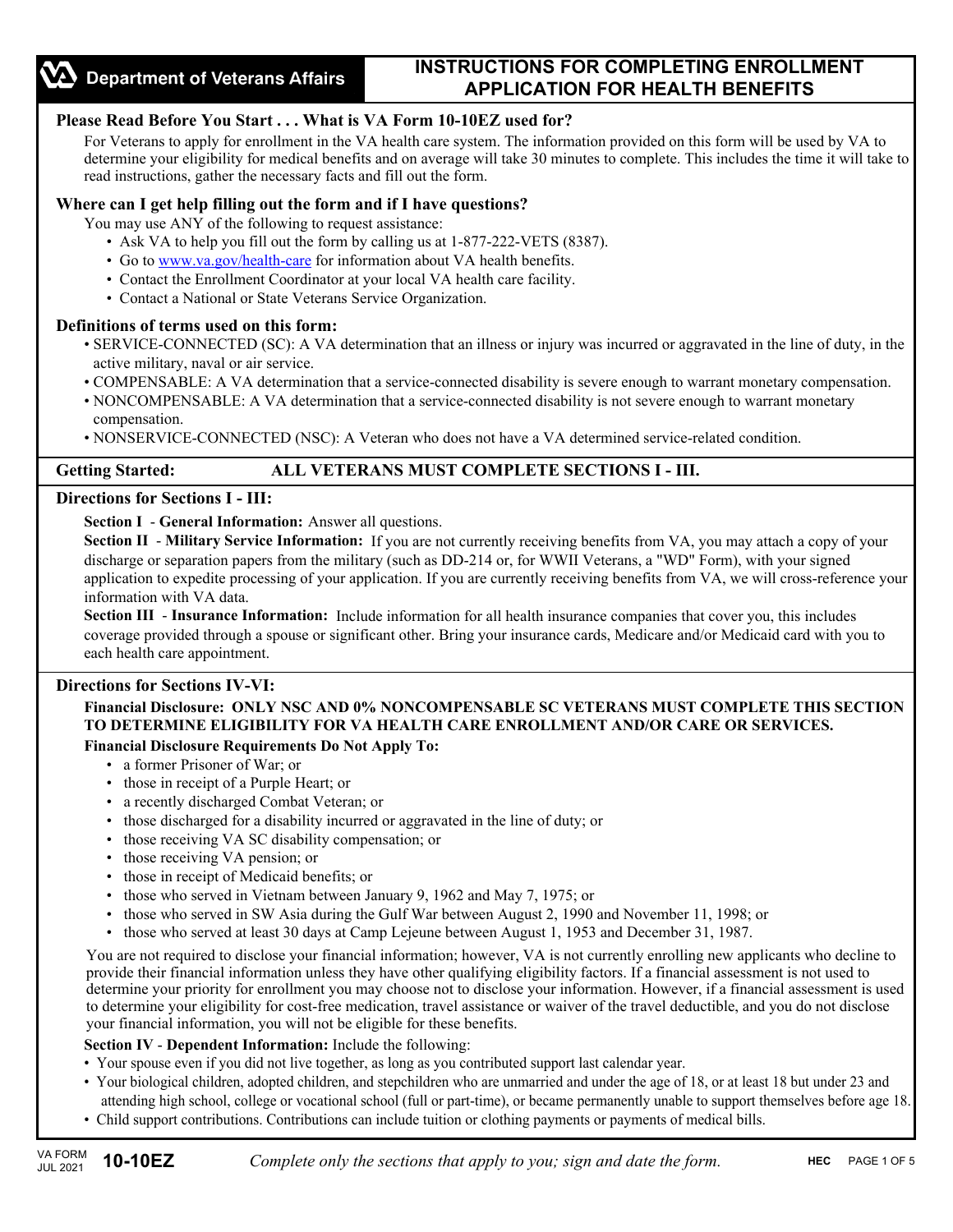### **Continued ...**

### **Section V - Employment Information:**

- Veterans Employment Status
- Date of Retirement
- Company Address
- Company Phone Number

• Company Name

### **Section VI - Previous Calendar Year Gross Annual Income of Veteran, Spouse and Dependent Children**

#### **Report:**

- Gross annual income from employment, except for income from your farm, ranch, property or business. Include your wages, bonuses, tips, severance pay and other accrued benefits and your child's income information if it could have been used to pay your household expenses.
- Net income from your farm, ranch, property, or business.
- Other income amounts, including retirement and pension income, Social Security Retirement and Social Security Disability income, compensation benefits such as VA disability, unemployment, Workers and black lung, cash gifts, interest and dividends, including tax exempt earnings and distributions from Individual Retirement Accounts (IRAs) or annuities.

#### **Do Not Report:**

Donations from public or private relief, welfare or charitable organizations; Supplemental Security Income (SSI) and need-based payments from a government agency; profit from the occasional sale of property; income tax refunds, reinvested interest on Individual Retirement Accounts (IRAs); scholarships and grants for school attendance; disaster relief payments; reimbursement for casualty loss; loans; Radiation Compensation Exposure Act payments; Agent Orange settlement payments; Alaska Native Claims Settlement Acts Income, payments to foster parent; amounts in joint accounts in banks and similar institutions acquired by reason of death of the other joint owner; Japanese ancestry restitution under Public Law 100-383; cash surrender value of life insurance; lump-sum proceeds of life insurance policy on a Veteran; and payments received under the Medicare transitional assistance program.

#### **Section VII - Previous Calendar Year Deductible Expenses**

Report non-reimbursed medical expenses paid by you or your spouse. Include expenses for medical and dental care, drugs, eyeglasses, Medicare, medical insurance premiums and other health care expenses paid by you for dependents and persons for whom you have a legal or moral obligation to support. Do not list expenses if you expect to receive reimbursement from insurance or other sources. Report last illness and burial expenses, e.g., prepaid burial, paid by the Veteran for spouse or dependent(s).

#### **Section VIII - Consent to Copays and to Receive Communications**

By submitting this application, you are agreeing to pay the applicable VA copayments for care or services (including urgent care) as required by law. You also agree to receive communications from VA to your supplied email, home phone number, or mobile number. However, providing your email, home phone number, or mobile number is voluntary.

#### **Submitting Your Application**

- 1. You or an individual to whom you have delegated your Power of Attorney must sign and date the form. If you sign with an "X", 2 people you know must witness you as you sign. They must sign the form and print their names. If the form is not signed and dated appropriately, VA will return it for you to complete.
- 2. Attach any continuation sheets, a copy of supporting materials and your Power of Attorney documents to your application.

#### **Where do I send my application?**

Mail the original application and supporting materials to the Health Eligibility Center, 2957 Clairmont Road, Suite 200, Atlanta, GA 30329.

#### **PAPERWORK REDUCTION ACT AND PRIVACY ACT INFORMATION**

**The Paperwork Reduction Act** of 1995 requires us to notify you that this information collection is in accordance with the clearance requirements of Section 3507 of the Paperwork Reduction Act of 1995. We may not conduct or sponsor, and you are not required to respond to, a collection of information unless it displays a valid OMB number. We anticipate that the time expended by all individuals who must complete this form will average 30 minutes. This includes the time it will take to read instructions, gather the necessary facts and fill out the form.

Privacy Act Information: VA is asking you to provide the information on this form under 38 U.S.C. Sections 1705,1710, 1712, and 1722 in order for VA to determine your eligibility for medical benefits. Information you supply may be verified from initial submission forward through a computer-matching program. VA may disclose the information that you put on the form as permitted by law. VA may make a "routine use" disclosure of the information as outlined in the Privacy Act systems of records notices and in accordance with the VHA Notice of Privacy Practices. Providing the requested information is voluntary, but if any or all of the requested information is not provided, it may delay or result in denial of your request for health care benefits. Failure to furnish the information will not have any effect on any other benefits to which you may be entitled. If you provide VA your Social Security Number, VA will use it to administer your VA benefits. VA may also use this information to identify Veterans and persons claiming or receiving VA benefits and their records, and for other purposes authorized or required by law.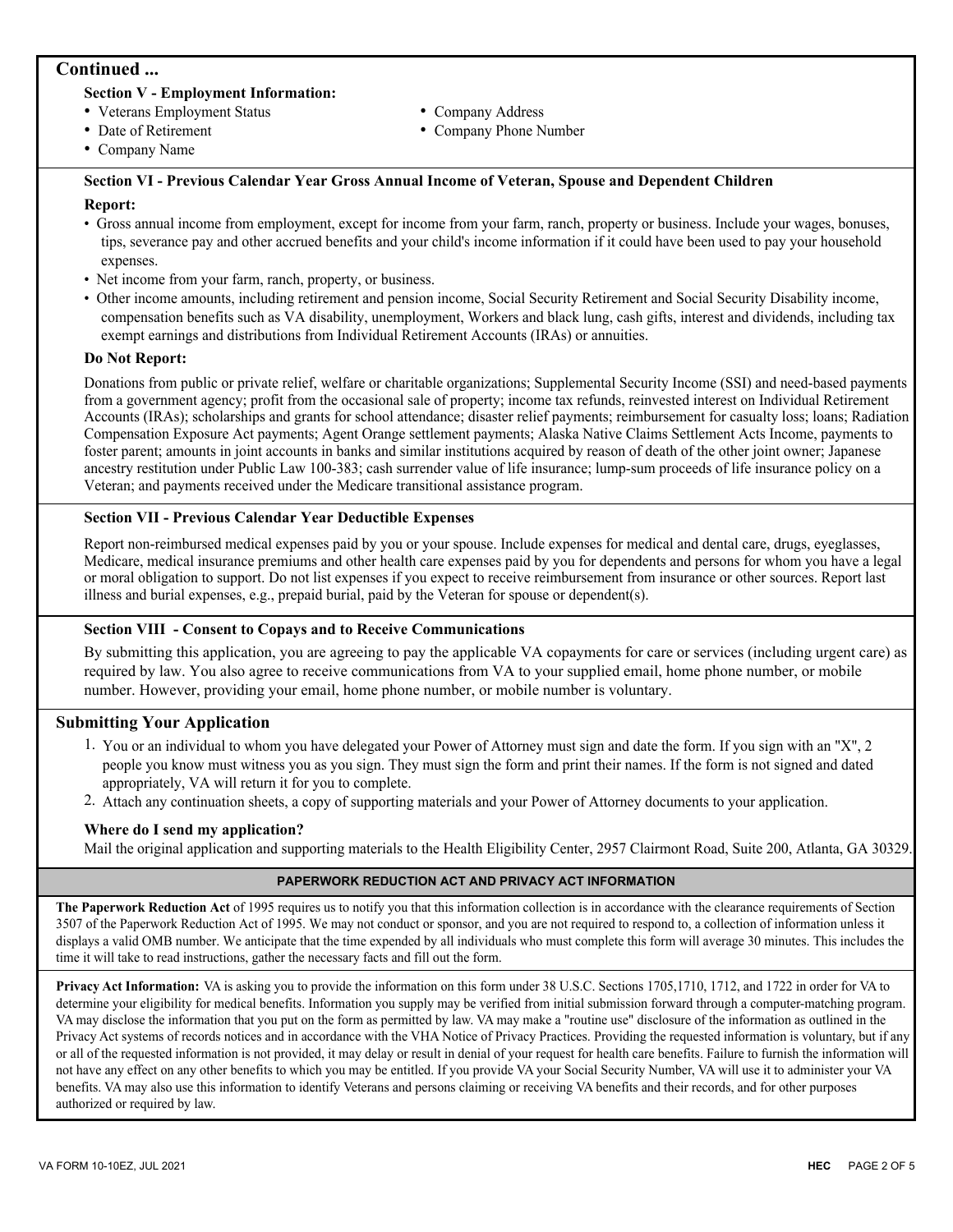OMB Control No. 2900-0091 Estimated Burden Avg. 30 min. Expiration Date: 06/30/2024

| <b>Department of Veterans Affairs</b>                                                                                                                                                                                                                                                                                                                 |                      |                                                                            |                |            |                                                                                                                       |                                     |           |                                                                                | Expiration Date: 06/30/2024<br><b>VA DATE STAMP</b><br>(For VHA Use Only)                                      |              |    |
|-------------------------------------------------------------------------------------------------------------------------------------------------------------------------------------------------------------------------------------------------------------------------------------------------------------------------------------------------------|----------------------|----------------------------------------------------------------------------|----------------|------------|-----------------------------------------------------------------------------------------------------------------------|-------------------------------------|-----------|--------------------------------------------------------------------------------|----------------------------------------------------------------------------------------------------------------|--------------|----|
|                                                                                                                                                                                                                                                                                                                                                       |                      | <b>APPLICATION FOR HEALTH BENEFITS</b>                                     |                |            |                                                                                                                       |                                     |           |                                                                                |                                                                                                                |              |    |
| <b>SECTION I - GENERAL INFORMATION</b>                                                                                                                                                                                                                                                                                                                |                      |                                                                            |                |            |                                                                                                                       |                                     |           |                                                                                |                                                                                                                |              |    |
| Federal law provides criminal penalties, including a fine and/or imprisonment for up to 5 years, for concealing a<br>material fact or making a materially false statement. (See 18 U.S.C. 1001)                                                                                                                                                       |                      |                                                                            |                |            |                                                                                                                       |                                     |           |                                                                                |                                                                                                                |              |    |
| TYPE OF BENEFIT(S) APPLYING FOR:                                                                                                                                                                                                                                                                                                                      |                      |                                                                            |                |            |                                                                                                                       |                                     |           |                                                                                |                                                                                                                |              |    |
| <b>ENROLLMENT</b> - VA Medical Benefits Package (Veteran meets and agrees to the enrollment eligibility criteria specified at 38 CFR 17.36)<br>REGISTRATION - VA Health Services (Veterans meets the "Enrollment not required" eligibility criteria specified at 38 CFR 17.37)                                                                        |                      |                                                                            |                |            |                                                                                                                       |                                     |           |                                                                                |                                                                                                                |              |    |
| 1A. VETERAN'S NAME (Last, First, Middle Name)                                                                                                                                                                                                                                                                                                         |                      |                                                                            |                |            |                                                                                                                       | 1B. PREFERRED NAME                  |           |                                                                                | 2. MOTHER'S MAIDEN NAME                                                                                        |              |    |
|                                                                                                                                                                                                                                                                                                                                                       |                      |                                                                            |                |            |                                                                                                                       |                                     |           |                                                                                |                                                                                                                |              |    |
| 3A. BIRTH SEX<br>3B. SELF-IDENTIFIED GENDER IDENTITY                                                                                                                                                                                                                                                                                                  |                      |                                                                            |                |            | 4. ARE YOU SPANISH,<br>HISPANIC, OR LATINO?                                                                           |                                     |           |                                                                                | 5. WHAT IS YOUR RACE? (You may check more than one.<br>Information is required for statistical purposes only.) |              |    |
| MALE<br>MALE                                                                                                                                                                                                                                                                                                                                          | <b>FEMALE</b>        |                                                                            |                | <b>YES</b> |                                                                                                                       |                                     |           | ASIAN                                                                          | AMERICAN INDIAN OR ALASKA NATIVE                                                                               |              |    |
| <b>FEMALE</b>                                                                                                                                                                                                                                                                                                                                         |                      | TRANSMALE/TRANSMAN/FEMALE-TO-MALE<br>TRANSFEMALE/TRANSWOMAN/MALE-TO-FEMALE |                | <b>NO</b>  |                                                                                                                       |                                     |           |                                                                                | BLACK OR AFRICAN AMERICAN                                                                                      | <b>WHITE</b> |    |
|                                                                                                                                                                                                                                                                                                                                                       | CHOOSE NOT TO ANSWER |                                                                            |                |            |                                                                                                                       |                                     |           | <b>CHOOSE NOT TO ANSWER</b>                                                    | NATIVE HAWAIIAN OR OTHER PACIFIC ISLANDER                                                                      |              |    |
| 6. SOCIAL SECURITY NO.                                                                                                                                                                                                                                                                                                                                |                      | 7A. DATE OF BIRTH (mm/dd/yyyy)                                             |                |            |                                                                                                                       | 7B. PLACE OF BIRTH (City and State) |           |                                                                                | 8. RELIGION                                                                                                    |              |    |
|                                                                                                                                                                                                                                                                                                                                                       |                      |                                                                            |                |            |                                                                                                                       |                                     |           |                                                                                |                                                                                                                |              |    |
| 9A. MAILING ADDRESS (Street)                                                                                                                                                                                                                                                                                                                          |                      | 9B. CITY                                                                   |                |            |                                                                                                                       | 9C. STATE                           |           | 9D. ZIP CODE                                                                   | 9E.COUNTY                                                                                                      |              |    |
| 9F. HOME TELEPHONE NO. (optional)                                                                                                                                                                                                                                                                                                                     | (Include Area Code)  | 9G. MOBILE TELEPHONE NO. (optional)                                        |                |            |                                                                                                                       | (Include Area Code)                 |           | 9H. E-MAIL ADDRESS (optional)                                                  |                                                                                                                |              |    |
| 10A. HOME ADDRESS (Street)                                                                                                                                                                                                                                                                                                                            |                      | 10B. CITY                                                                  |                |            |                                                                                                                       | 10C. STATE                          |           | 10D. ZIP CODE                                                                  | 10E.COUNTY                                                                                                     |              |    |
| 11. CURRENT MARTIAL STATUS                                                                                                                                                                                                                                                                                                                            |                      |                                                                            |                |            |                                                                                                                       |                                     |           |                                                                                |                                                                                                                |              |    |
| <b>NEVER MARRIED</b><br><b>MARRIED</b>                                                                                                                                                                                                                                                                                                                |                      | <b>SEPARATED</b>                                                           | <b>WIDOWED</b> |            |                                                                                                                       | <b>DIVORCED</b>                     |           |                                                                                |                                                                                                                |              |    |
| 12A. NEXT OF KIN NAME                                                                                                                                                                                                                                                                                                                                 |                      | 12B. NEXT OF KIN ADDRESS                                                   |                |            |                                                                                                                       |                                     |           |                                                                                | 12C. NEXT OF KIN RELATIONSHIP                                                                                  |              |    |
| 12D. NEXT OF KIN TELEPHONE NO.<br>12E. NEXT OF KIN WORK TELEPHONE NO.<br>13. DESIGNEE - INDIVIDUAL TO RECEIVE POSSESSION OF YOUR PERSONAL<br>(Include Area Code)<br>(Include Area Code)<br>PROPERTY LEFT ON PREMISES UNDER VA CONTROL AFTER YOUR<br>DEPARTURE OR AT THE TIME OF DEATH (Note: This does not constitute a<br>will or transfer of title) |                      |                                                                            |                |            |                                                                                                                       |                                     |           |                                                                                |                                                                                                                |              |    |
| 14. WHICH VA MEDICAL CENTER OR OUTPATIENT CLINIC DO YOU PREFER?<br>(for listing of facilities visit www.va.gov/find-locations)                                                                                                                                                                                                                        |                      |                                                                            |                |            | YES                                                                                                                   | APPOINTMENT?                        | <b>NO</b> |                                                                                | 15. WOULD YOU LIKE FOR VA TO CONTACT YOU TO SCHEDULE YOUR FIRST                                                |              |    |
|                                                                                                                                                                                                                                                                                                                                                       |                      | <b>SECTION II - MILITARY SERVICE INFORMATION</b>                           |                |            |                                                                                                                       |                                     |           |                                                                                |                                                                                                                |              |    |
| 1A. LAST BRANCH OF SERVICE                                                                                                                                                                                                                                                                                                                            |                      | 1B. LAST ENTRY DATE (mm/dd/vvvv)                                           |                |            |                                                                                                                       |                                     |           | 1C. FUTURE DISCHARGE DATE (mm/dd/vvvv)                                         | 1D. LAST DISCHARGE DATE (mm/dd/vvvv)                                                                           |              |    |
| 1E. DISCHARGE TYPE                                                                                                                                                                                                                                                                                                                                    |                      |                                                                            |                |            |                                                                                                                       |                                     |           | 1F. MILITARY SERVICE NUMBER                                                    |                                                                                                                |              |    |
| 2. MILITARY HISTORY (Check yes or no)                                                                                                                                                                                                                                                                                                                 |                      |                                                                            | <b>YES</b>     | <b>NO</b>  |                                                                                                                       |                                     |           |                                                                                |                                                                                                                | <b>YES</b>   | NO |
| A. ARE YOU A PURPLE HEART AWARD RECIPIENT?                                                                                                                                                                                                                                                                                                            |                      |                                                                            |                |            |                                                                                                                       |                                     |           |                                                                                | G. DO YOU HAVE A VA SERVICE-CONNECTED RATING?                                                                  |              |    |
| B. ARE YOU A FORMER PRISONER OF WAR?                                                                                                                                                                                                                                                                                                                  |                      |                                                                            |                |            |                                                                                                                       |                                     |           |                                                                                | IF "YES", WHAT IS YOUR RATED PERCENTAGE %                                                                      |              |    |
| C. DID YOU SERVE IN A COMBAT THEATER OF OPERATIONS AFTER<br>11/11/1998?                                                                                                                                                                                                                                                                               |                      |                                                                            |                |            |                                                                                                                       | AND MAY 7, 1975?                    |           |                                                                                | H. DID YOU SERVE IN VIETNAM BETWEEN JANUARY 9, 1962                                                            |              |    |
| D. WERE YOU DISCHARGED OR RETIRED FROM MILITARY FOR A<br>DISABILITY INCURRED IN THE LINE OF DUTY?                                                                                                                                                                                                                                                     |                      |                                                                            |                |            |                                                                                                                       | MILITARY?                           |           |                                                                                | I. WERE YOU EXPOSED TO RADIATION WHILE IN THE                                                                  |              |    |
| E. ARE YOU RECEIVING DISABILITY RETIREMENT PAY INSTEAD OF<br>VA COMPENSATION?                                                                                                                                                                                                                                                                         |                      |                                                                            |                |            |                                                                                                                       |                                     |           | J. DID YOU RECEIVE NOSE AND THROAT RADIUM<br>TREATMENTS WHILE IN THE MILITARY? |                                                                                                                |              |    |
| F. DID YOU SERVE IN SW ASIA DURING THE GULF WAR BETWEEN<br>AUGUST 2, 1990 AND NOVEMBER 11, 1998?                                                                                                                                                                                                                                                      |                      |                                                                            |                |            | K. DID YOU SERVE ON ACTIVE DUTY AT LEAST 30 DAYS AT<br>CAMP LEJEUNE FROM AUGUST 1, 1953 THROUGH<br>DECEMBER 31, 1987? |                                     |           |                                                                                |                                                                                                                |              |    |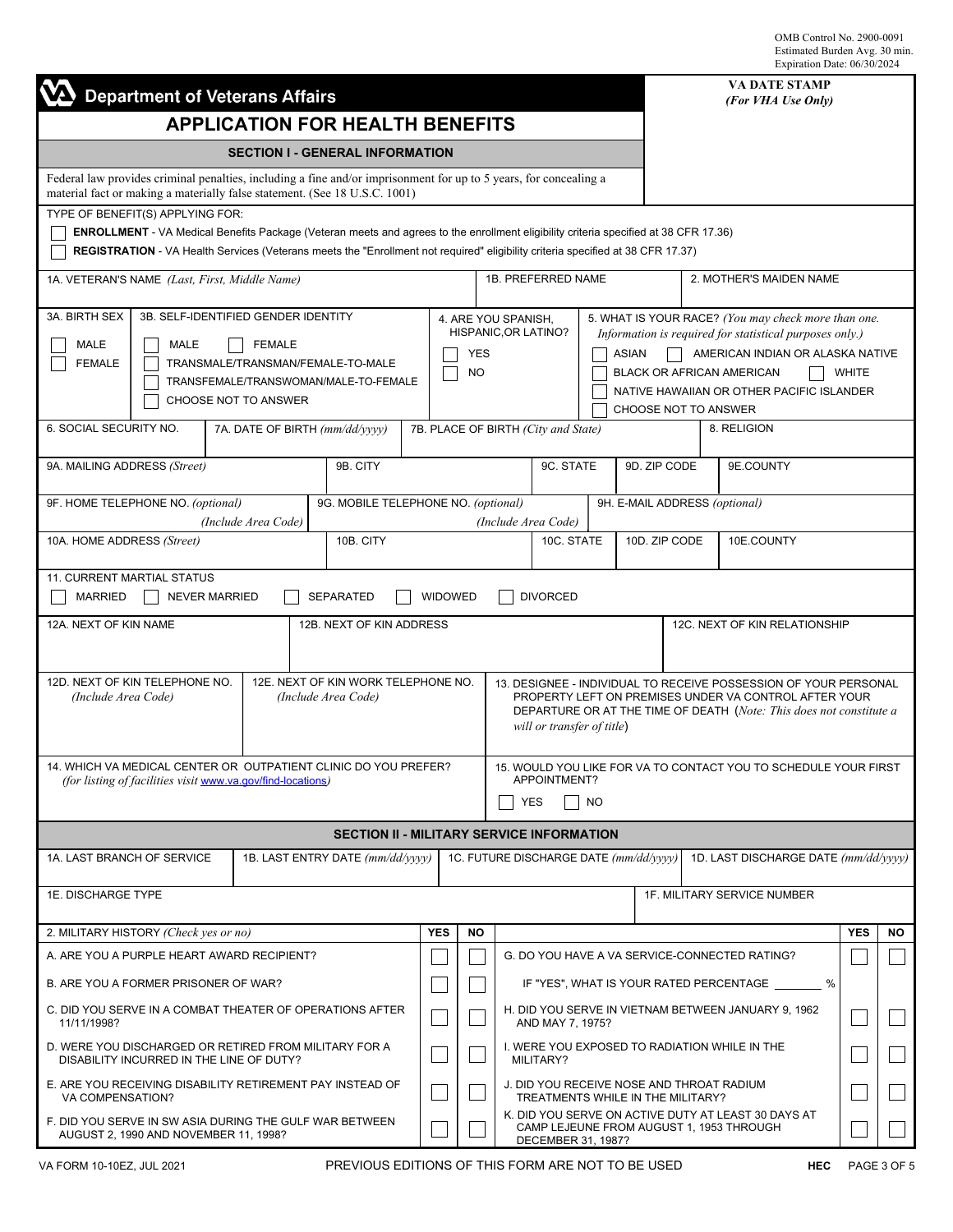| <b>APPLICATION FOR HEALTH BENEFITS</b><br><b>Continued</b>                                                                                                                              |                                                                                                                                                                                                                                                              |    | VETERAN'S NAME (Last, First, Middle)                                                                                      | SOCIAL SECURITY NUMBER                                                   |                |                                                                                      |  |
|-----------------------------------------------------------------------------------------------------------------------------------------------------------------------------------------|--------------------------------------------------------------------------------------------------------------------------------------------------------------------------------------------------------------------------------------------------------------|----|---------------------------------------------------------------------------------------------------------------------------|--------------------------------------------------------------------------|----------------|--------------------------------------------------------------------------------------|--|
|                                                                                                                                                                                         | SECTION III - INSURANCE INFORMATION (Use a separate sheet for additional information)                                                                                                                                                                        |    |                                                                                                                           |                                                                          |                |                                                                                      |  |
| 1. ENTER YOUR HEALTH INSURANCE COMPANY NAME, ADDRESS AND TELEPHONE NUMBER (include coverage through spouse or other person)                                                             |                                                                                                                                                                                                                                                              |    |                                                                                                                           |                                                                          |                |                                                                                      |  |
| 2. NAME OF POLICY HOLDER                                                                                                                                                                |                                                                                                                                                                                                                                                              |    | 3. POLICY NUMBER                                                                                                          |                                                                          |                | 4. GROUP CODE                                                                        |  |
| 5. ARE YOU ELIGIBLE FOR MEDICAID?<br>(Federal health insurance for low income adults)<br><b>YES</b><br><b>NO</b>                                                                        |                                                                                                                                                                                                                                                              |    | <b>YES</b><br>$\perp$<br>6B. EFFECTIVE DATE (mm/dd/yyyy)                                                                  | 6A. ARE YOU ENROLLED IN MEDICARE HOSPITAL INSURANCE PART A?<br><b>NO</b> |                |                                                                                      |  |
|                                                                                                                                                                                         |                                                                                                                                                                                                                                                              |    |                                                                                                                           |                                                                          |                |                                                                                      |  |
| 1. SPOUSE'S NAME (Last, First, Middle Name)                                                                                                                                             | SECTION IV - DEPENDENT INFORMATION (Use a separate sheet for additional dependents)                                                                                                                                                                          |    |                                                                                                                           | 2. CHILD'S NAME (Last, First, Middle Name)                               |                |                                                                                      |  |
|                                                                                                                                                                                         |                                                                                                                                                                                                                                                              |    |                                                                                                                           |                                                                          |                |                                                                                      |  |
| 1A. SPOUSE'S SOCIAL SECURITY NUMBER                                                                                                                                                     |                                                                                                                                                                                                                                                              |    |                                                                                                                           | 2A. CHILD'S DATE OF BIRTH (mm/dd/yyyy)                                   |                | 2B. CHILD'S SOCIAL SECURITY NO.                                                      |  |
| 1B. SPOUSE'S DATE OF<br>BIRTH (mm/dd/yyyy)                                                                                                                                              | 1C. SELF-IDENTIFIED GENDER IDENTITY<br><b>FEMALE</b><br>MALE                                                                                                                                                                                                 |    |                                                                                                                           | 2C. DATE CHILD BECAME YOUR DEPENDENT (mm/dd/yyyy)                        |                |                                                                                      |  |
|                                                                                                                                                                                         | TRANSMALE/TRANSMAN/FEMALE-TO-MALE<br>TRANSFEMALE/TRANSWOMAN/MALE-TO-FEMALE<br>CHOOSE NOT TO ANSWER                                                                                                                                                           |    | SON                                                                                                                       | 2D. CHILD'S RELATIONSHIP TO YOU (Check one)<br><b>DAUGHTER</b>           | <b>STEPSON</b> | STEPDAUGHTER                                                                         |  |
| 1D. DATE OF MARRIAGE (mm/dd/yyyy)                                                                                                                                                       |                                                                                                                                                                                                                                                              |    | <b>AGE OF 18?</b><br><b>YES</b>                                                                                           | 2E. WAS CHILD PERMANENTLY AND TOTALLY DISABLED BEFORE THE<br><b>NO</b>   |                |                                                                                      |  |
| 1E. SPOUSE'S ADDRESS AND TELEPHONE NUMBER (Street, City, State, ZIP<br>if different from Veteran's)                                                                                     |                                                                                                                                                                                                                                                              |    | 2F. IF CHILD IS BETWEEN 18 AND 23 YEARS OF AGE, DID CHILD ATTEND<br>SCHOOL LAST CALENDAR YEAR?<br><b>YES</b><br><b>NO</b> |                                                                          |                |                                                                                      |  |
| 3. IF YOUR SPOUSE OR DEPENDENT CHILD DID NOT LIVE WITH YOU LAST<br>YEAR, DID YOU PROVIDE SUPPORT?<br>YES<br><b>NO</b>                                                                   |                                                                                                                                                                                                                                                              |    |                                                                                                                           | 2G. EXPENSES PAID BY YOUR DEPENDENT CHILD FOR COLLEGE.                   |                | VOCATIONAL REHABILITATION OR TRAINING (e.g., tuition, books, materials)              |  |
|                                                                                                                                                                                         |                                                                                                                                                                                                                                                              |    | <b>SECTION V - EMPLOYMENT INFORMATION</b>                                                                                 |                                                                          |                |                                                                                      |  |
| 1A. VETERAN'S EMPLOYMENT STATUS (Check one).<br>$\Box$ FULL TIME                                                                                                                        | PART TIME<br>NOT EMPLOYED                                                                                                                                                                                                                                    |    | <b>RETIRED</b>                                                                                                            | 1B. DATE OF RETIREMENT (mm/dd/yyyy)                                      |                |                                                                                      |  |
| 1C. COMPANY NAME.<br>1D. COMPANY ADDRESS<br>(Complete if employed or retired - Street, City, State, ZIP)<br>(Complete if employed or retired)                                           |                                                                                                                                                                                                                                                              |    |                                                                                                                           |                                                                          |                | 1E. COMPANY PHONE NUMBER<br>(Complete if employed or retired)<br>(Include area code) |  |
| SECTION VI - PREVIOUS CALENDAR YEAR GROSS ANNUAL INCOME OF VETERAN, SPOUSE AND DEPENDENT CHILDREN<br>(Use a separate sheet for additional dependents)                                   |                                                                                                                                                                                                                                                              |    |                                                                                                                           |                                                                          |                |                                                                                      |  |
| <b>BUSINESS</b>                                                                                                                                                                         | 1. GROSS ANNUAL INCOME FROM EMPLOYMENT (wages, bonuses, tips,<br>etc.) EXCLUDING INCOME FROM YOUR FARM, RANCH, PROPERTY OR                                                                                                                                   | \$ | <b>VETERAN</b>                                                                                                            | <b>SPOUSE</b><br>\$                                                      |                | CHILD <sub>1</sub><br>\$                                                             |  |
| 2. NET INCOME FROM YOUR FARM, RANCH, PROPERTY OR BUSINESS                                                                                                                               |                                                                                                                                                                                                                                                              | \$ |                                                                                                                           | S                                                                        |                | \$                                                                                   |  |
| 3. LIST OTHER INCOME AMOUNTS (e.g., Social Security, compensation,<br>pension, interest, dividends) EXCLUDING WELFARE.                                                                  |                                                                                                                                                                                                                                                              |    | \$                                                                                                                        |                                                                          |                | \$                                                                                   |  |
| <b>SECTION VII - PREVIOUS CALENDAR YEAR DEDUCTIBLE EXPENSES</b>                                                                                                                         |                                                                                                                                                                                                                                                              |    |                                                                                                                           |                                                                          |                |                                                                                      |  |
|                                                                                                                                                                                         | 1. TOTAL NON-REIMBURSED MEDICAL EXPENSES PAID BY YOU OR YOUR SPOUSE (e.g., payments for doctors, dentists, medications,<br>Medicare, health insurance, hospital and nursing home) VA will calculate a deductible and the net medical expenses you may claim. |    |                                                                                                                           |                                                                          |                | \$                                                                                   |  |
|                                                                                                                                                                                         | 2. AMOUNT YOU PAID LAST CALENDAR YEAR FOR FUNERAL AND BURIAL EXPENSES (INCLUDING PREPAID BURIAL EXPENSES)<br>FOR YOUR DECEASED SPOUSE OR DEPENDENT CHILD (Also enter spouse or child's information in Section VI.)                                           |    |                                                                                                                           |                                                                          |                | \$                                                                                   |  |
| 3. AMOUNT YOU PAID LAST CALENDAR YEAR FOR YOUR COLLEGE OR VOCATIONAL EDUCATIONAL EXPENSES (e.g., tuition, books,<br>fees, materials) DO NOT LIST YOUR DEPENDENTS' EDUCATIONAL EXPENSES. |                                                                                                                                                                                                                                                              |    |                                                                                                                           |                                                                          |                | \$                                                                                   |  |